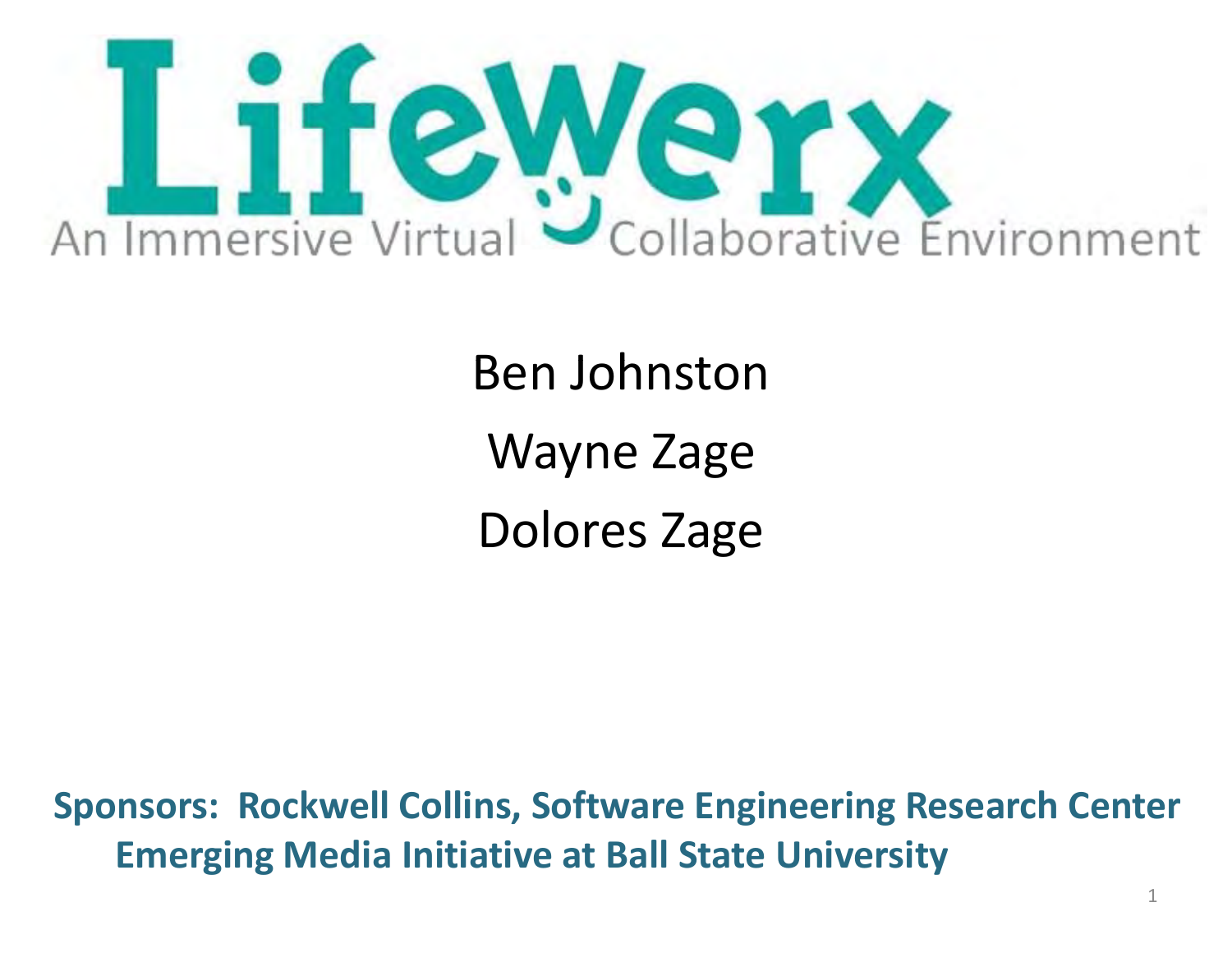| <b>Report Documentation Page</b>                                                                                                                                                                                                                                                                                                                                                                                                                                                                                                                                                                                                                                                                                                                                                                                                                                   |                             |                              |                                                   | Form Approved<br>OMB No. 0704-0188               |                           |
|--------------------------------------------------------------------------------------------------------------------------------------------------------------------------------------------------------------------------------------------------------------------------------------------------------------------------------------------------------------------------------------------------------------------------------------------------------------------------------------------------------------------------------------------------------------------------------------------------------------------------------------------------------------------------------------------------------------------------------------------------------------------------------------------------------------------------------------------------------------------|-----------------------------|------------------------------|---------------------------------------------------|--------------------------------------------------|---------------------------|
| Public reporting burden for the collection of information is estimated to average 1 hour per response, including the time for reviewing instructions, searching existing data sources, gathering and<br>maintaining the data needed, and completing and reviewing the collection of information. Send comments regarding this burden estimate or any other aspect of this collection of information,<br>including suggestions for reducing this burden, to Washington Headquarters Services, Directorate for Information Operations and Reports, 1215 Jefferson Davis Highway, Suite 1204, Arlington<br>VA 22202-4302. Respondents should be aware that notwithstanding any other provision of law, no person shall be subject to a penalty for failing to comply with a collection of information if it<br>does not display a currently valid OMB control number. |                             |                              |                                                   |                                                  |                           |
| 1. REPORT DATE                                                                                                                                                                                                                                                                                                                                                                                                                                                                                                                                                                                                                                                                                                                                                                                                                                                     |                             |                              | <b>3. DATES COVERED</b>                           |                                                  |                           |
| <b>APR 2010</b>                                                                                                                                                                                                                                                                                                                                                                                                                                                                                                                                                                                                                                                                                                                                                                                                                                                    |                             | 2. REPORT TYPE               |                                                   | 00-00-2010 to 00-00-2010                         |                           |
| <b>4. TITLE AND SUBTITLE</b>                                                                                                                                                                                                                                                                                                                                                                                                                                                                                                                                                                                                                                                                                                                                                                                                                                       |                             |                              |                                                   | 5a. CONTRACT NUMBER                              |                           |
| <b>Lifewerx An Immersive Virtual Collaborative Environment</b>                                                                                                                                                                                                                                                                                                                                                                                                                                                                                                                                                                                                                                                                                                                                                                                                     |                             |                              |                                                   | 5b. GRANT NUMBER                                 |                           |
|                                                                                                                                                                                                                                                                                                                                                                                                                                                                                                                                                                                                                                                                                                                                                                                                                                                                    |                             |                              |                                                   | <b>5c. PROGRAM ELEMENT NUMBER</b>                |                           |
| 6. AUTHOR(S)                                                                                                                                                                                                                                                                                                                                                                                                                                                                                                                                                                                                                                                                                                                                                                                                                                                       |                             |                              |                                                   | <b>5d. PROJECT NUMBER</b>                        |                           |
|                                                                                                                                                                                                                                                                                                                                                                                                                                                                                                                                                                                                                                                                                                                                                                                                                                                                    |                             |                              |                                                   | <b>5e. TASK NUMBER</b>                           |                           |
|                                                                                                                                                                                                                                                                                                                                                                                                                                                                                                                                                                                                                                                                                                                                                                                                                                                                    |                             |                              |                                                   | <b>5f. WORK UNIT NUMBER</b>                      |                           |
| 7. PERFORMING ORGANIZATION NAME(S) AND ADDRESS(ES)<br>8. PERFORMING ORGANIZATION<br><b>REPORT NUMBER</b><br><b>Ball State University, Security and Software Engineering Research</b><br>Center, Computer Science Department, Muncie, IN, 47306                                                                                                                                                                                                                                                                                                                                                                                                                                                                                                                                                                                                                     |                             |                              |                                                   |                                                  |                           |
| 9. SPONSORING/MONITORING AGENCY NAME(S) AND ADDRESS(ES)                                                                                                                                                                                                                                                                                                                                                                                                                                                                                                                                                                                                                                                                                                                                                                                                            |                             |                              |                                                   | 10. SPONSOR/MONITOR'S ACRONYM(S)                 |                           |
|                                                                                                                                                                                                                                                                                                                                                                                                                                                                                                                                                                                                                                                                                                                                                                                                                                                                    |                             |                              |                                                   | <b>11. SPONSOR/MONITOR'S REPORT</b><br>NUMBER(S) |                           |
| 12. DISTRIBUTION/AVAILABILITY STATEMENT<br>Approved for public release; distribution unlimited                                                                                                                                                                                                                                                                                                                                                                                                                                                                                                                                                                                                                                                                                                                                                                     |                             |                              |                                                   |                                                  |                           |
| <b>13. SUPPLEMENTARY NOTES</b><br>Presented at the 22nd Systems and Software Technology Conference (SSTC), 26-29 April 2010, Salt Lake<br>City, UT. Sponsored in part by the USAF. U.S. Government or Federal Rights License                                                                                                                                                                                                                                                                                                                                                                                                                                                                                                                                                                                                                                       |                             |                              |                                                   |                                                  |                           |
| 14. ABSTRACT                                                                                                                                                                                                                                                                                                                                                                                                                                                                                                                                                                                                                                                                                                                                                                                                                                                       |                             |                              |                                                   |                                                  |                           |
| <b>15. SUBJECT TERMS</b>                                                                                                                                                                                                                                                                                                                                                                                                                                                                                                                                                                                                                                                                                                                                                                                                                                           |                             |                              |                                                   |                                                  |                           |
| 16. SECURITY CLASSIFICATION OF:<br>17. LIMITATION OF                                                                                                                                                                                                                                                                                                                                                                                                                                                                                                                                                                                                                                                                                                                                                                                                               |                             |                              |                                                   | 18. NUMBER                                       | 19a. NAME OF              |
| a. REPORT<br>unclassified                                                                                                                                                                                                                                                                                                                                                                                                                                                                                                                                                                                                                                                                                                                                                                                                                                          | b. ABSTRACT<br>unclassified | c. THIS PAGE<br>unclassified | <b>ABSTRACT</b><br>Same as<br><b>Report (SAR)</b> | OF PAGES<br>26                                   | <b>RESPONSIBLE PERSON</b> |

**Standard Form 298 (Rev. 8-98)**<br>Prescribed by ANSI Std Z39-18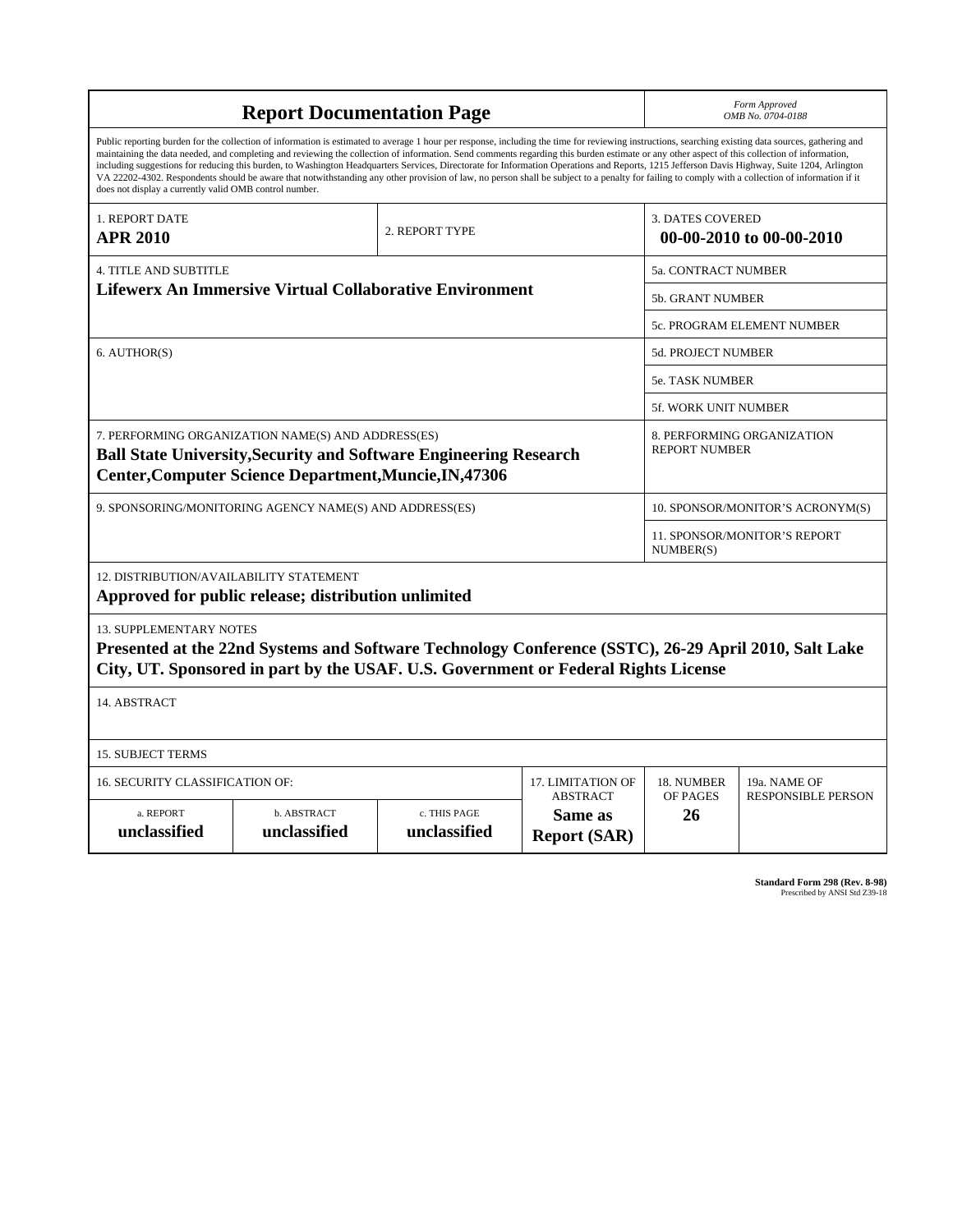

LifeWerx Goal:

# Develop <sup>a</sup> functional and secure 3‐D virtual collaboration environment to enhance the everyday professional work experience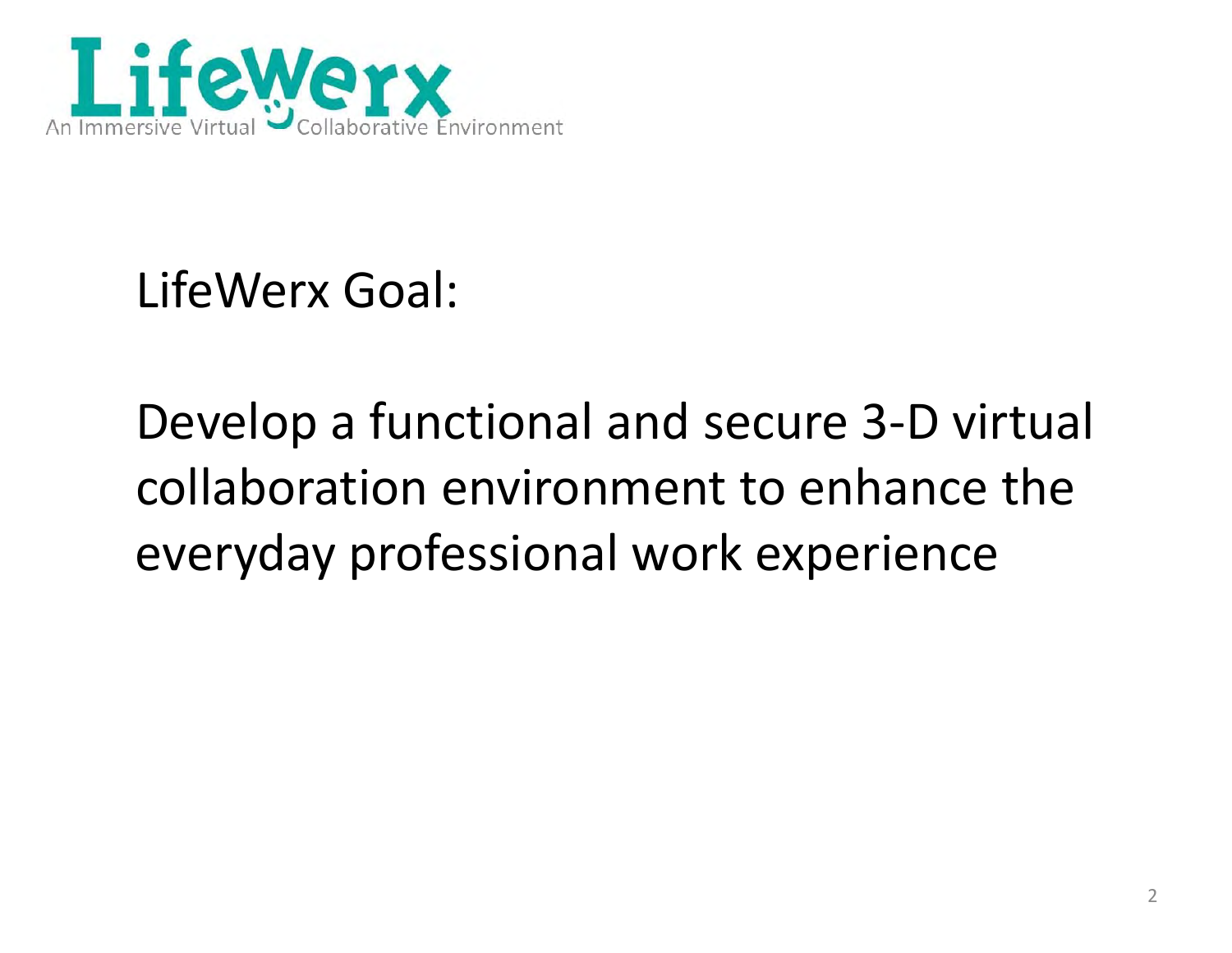

## Project Themes:

- •In‐house
- •Secure
- •Full internal control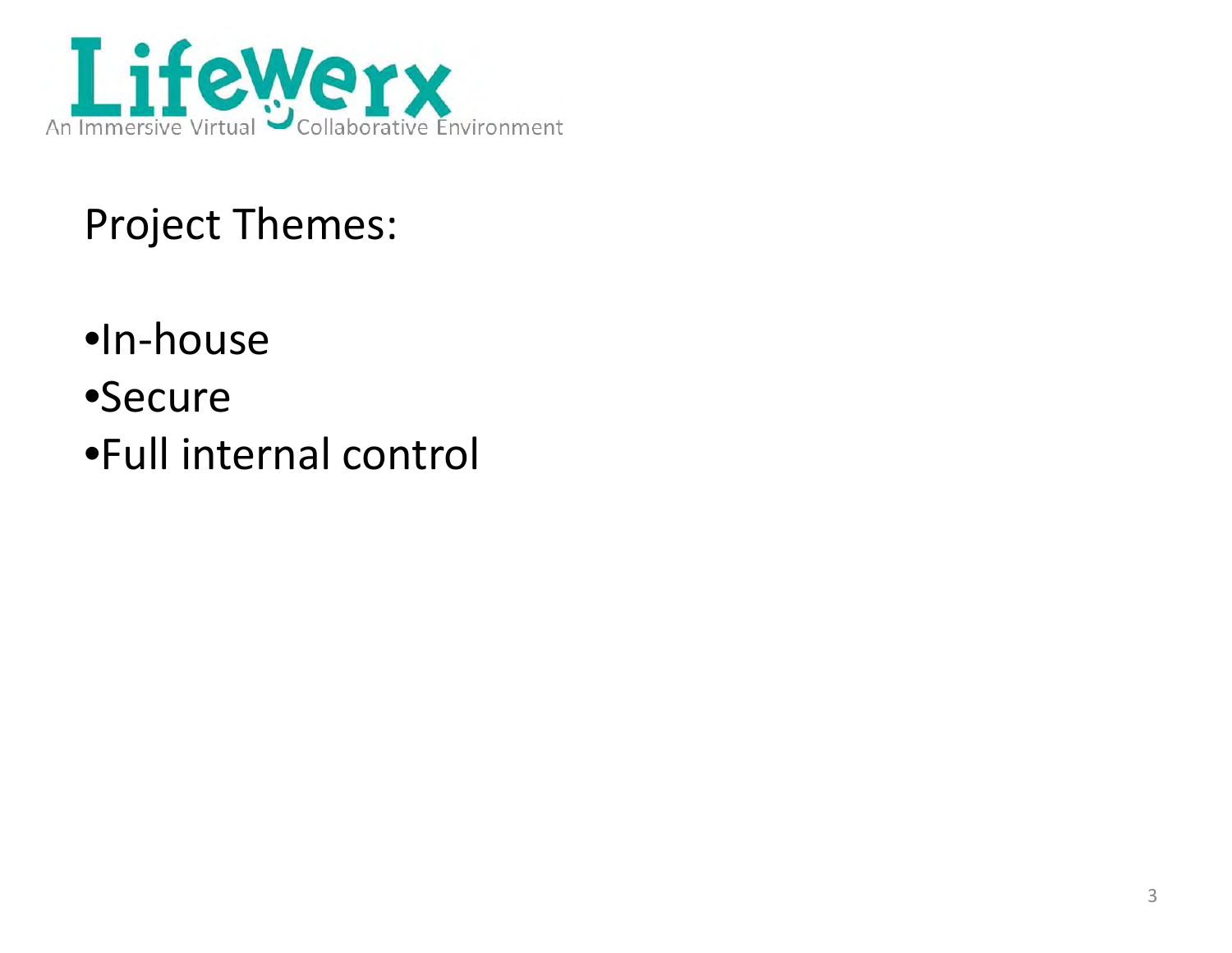

A National Science Foundation Industry/University Cooperative Research Center established in 1986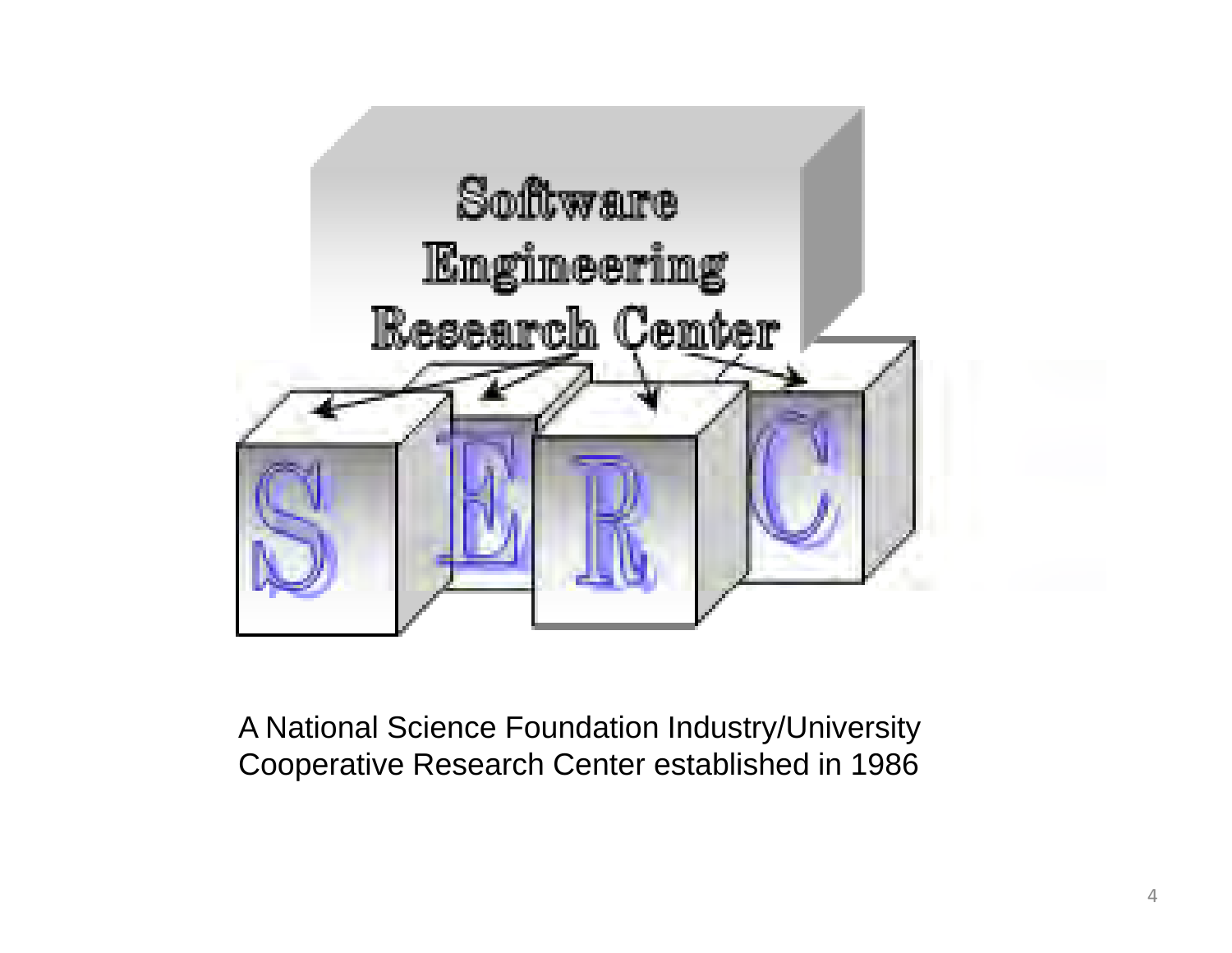

#### A National Science Foundation Industry/University Cooperative Research Center established in 2010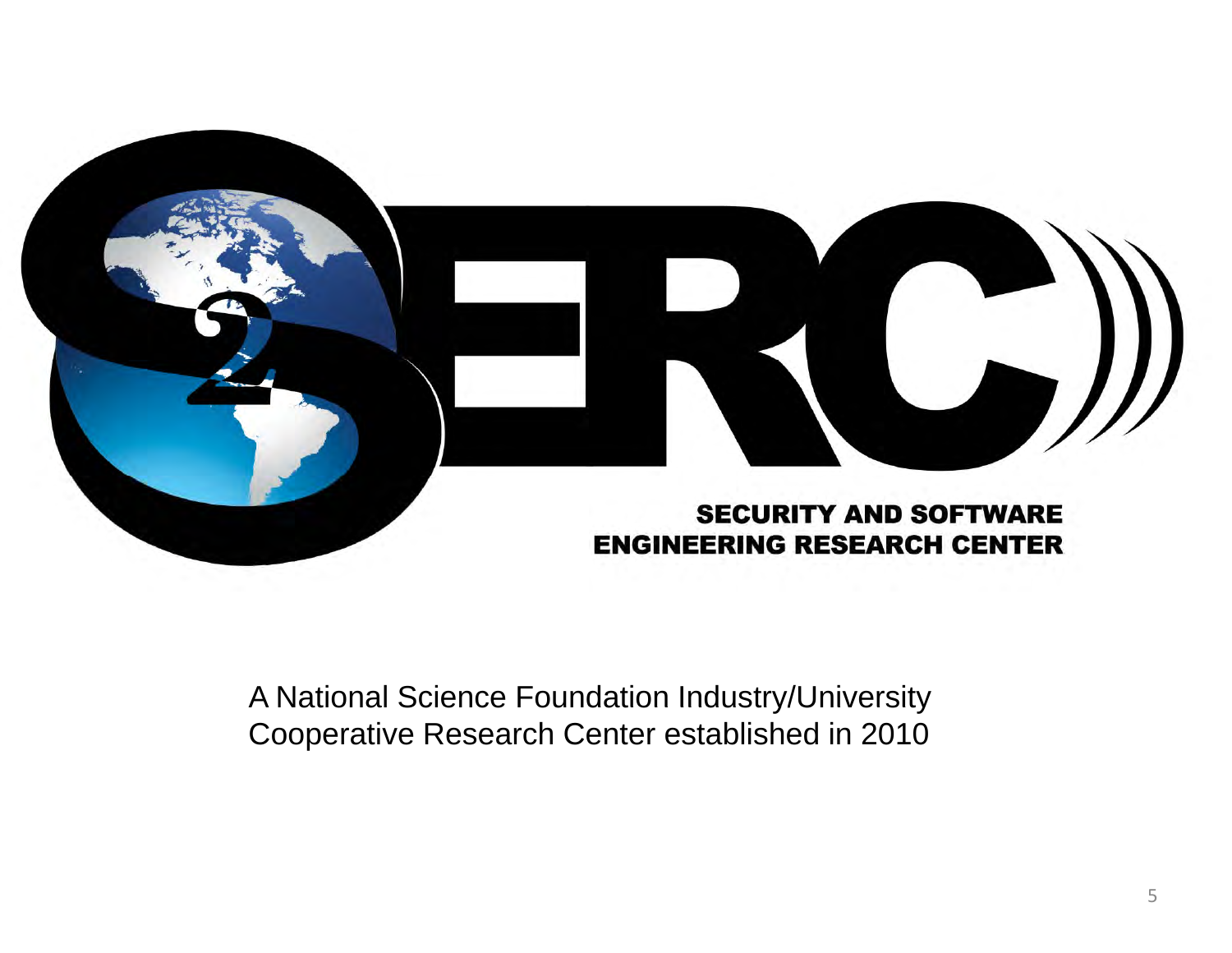

#### Industry and Government Affiliates include:











Rockwell





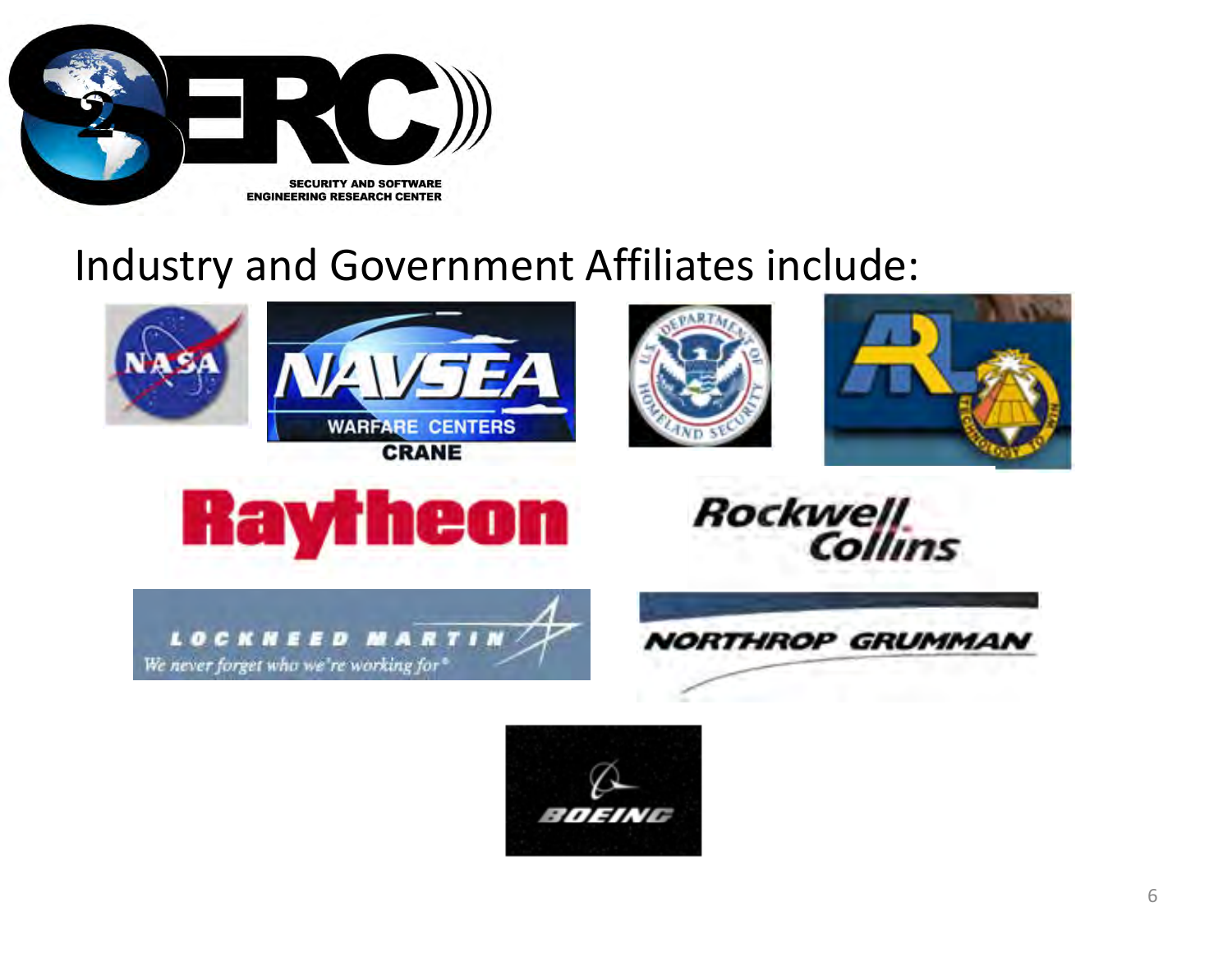

#### Universities include:









**PENNSTATE** 医红  $8<sub>5</sub>$ 







OLLSCOIL LUIMNIGH





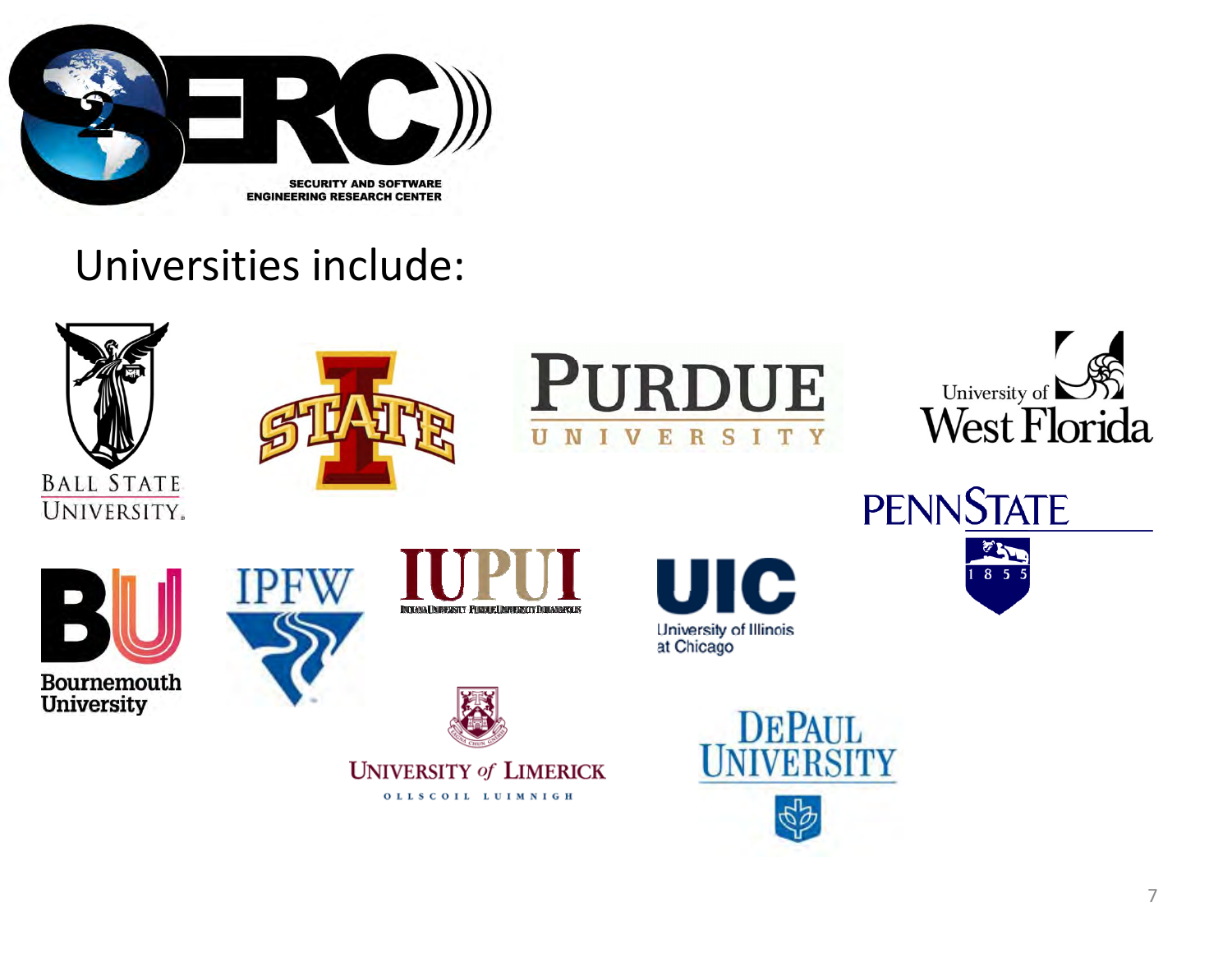

#### For more information, visit www.serc.net or contact

Dr. Wayne M. Zage Director, Security and Software Engineering Research Center Professor, Computer Science Department Ball State University Muncie, IN 47306 (765) 285-8664 wmzage@bsu.edu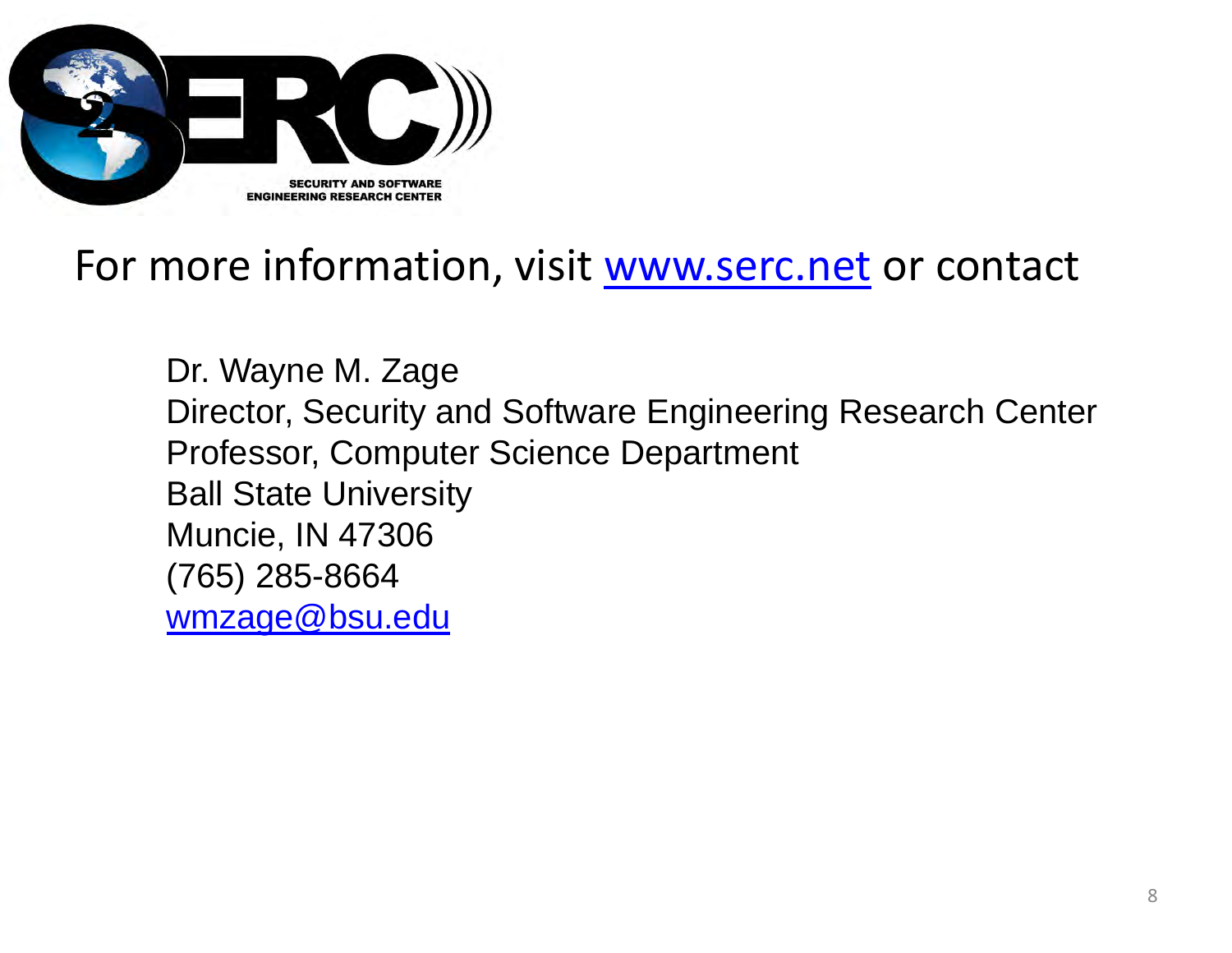

## History of LifeWerx:

- •Based on Project Wonderland, <sup>a</sup> Sun Labs open source virtual world
- •Began with work on version 0.4.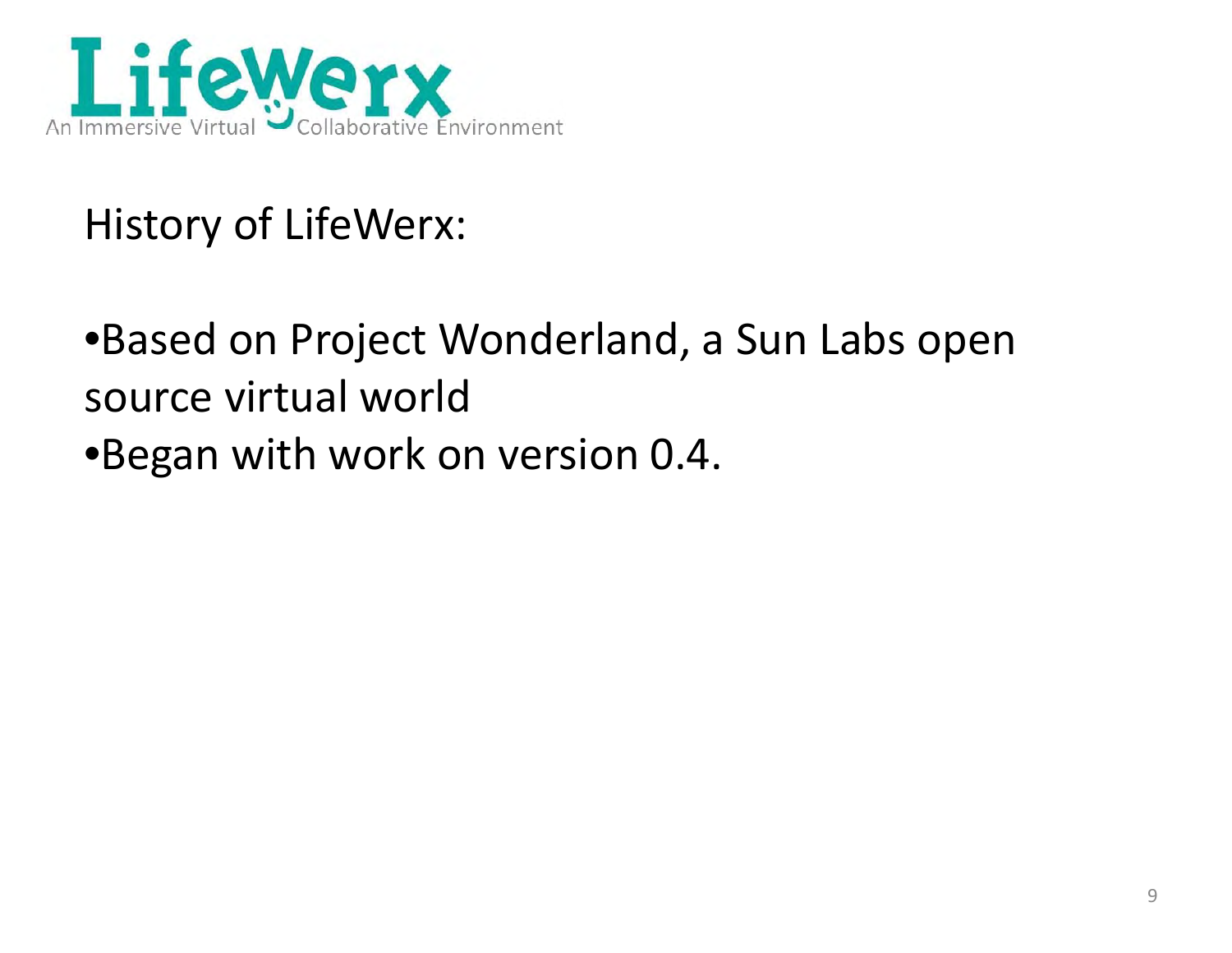

## Why Wonderland:

## •Lack of product‐based virtual worlds •Sending data to third parties not viable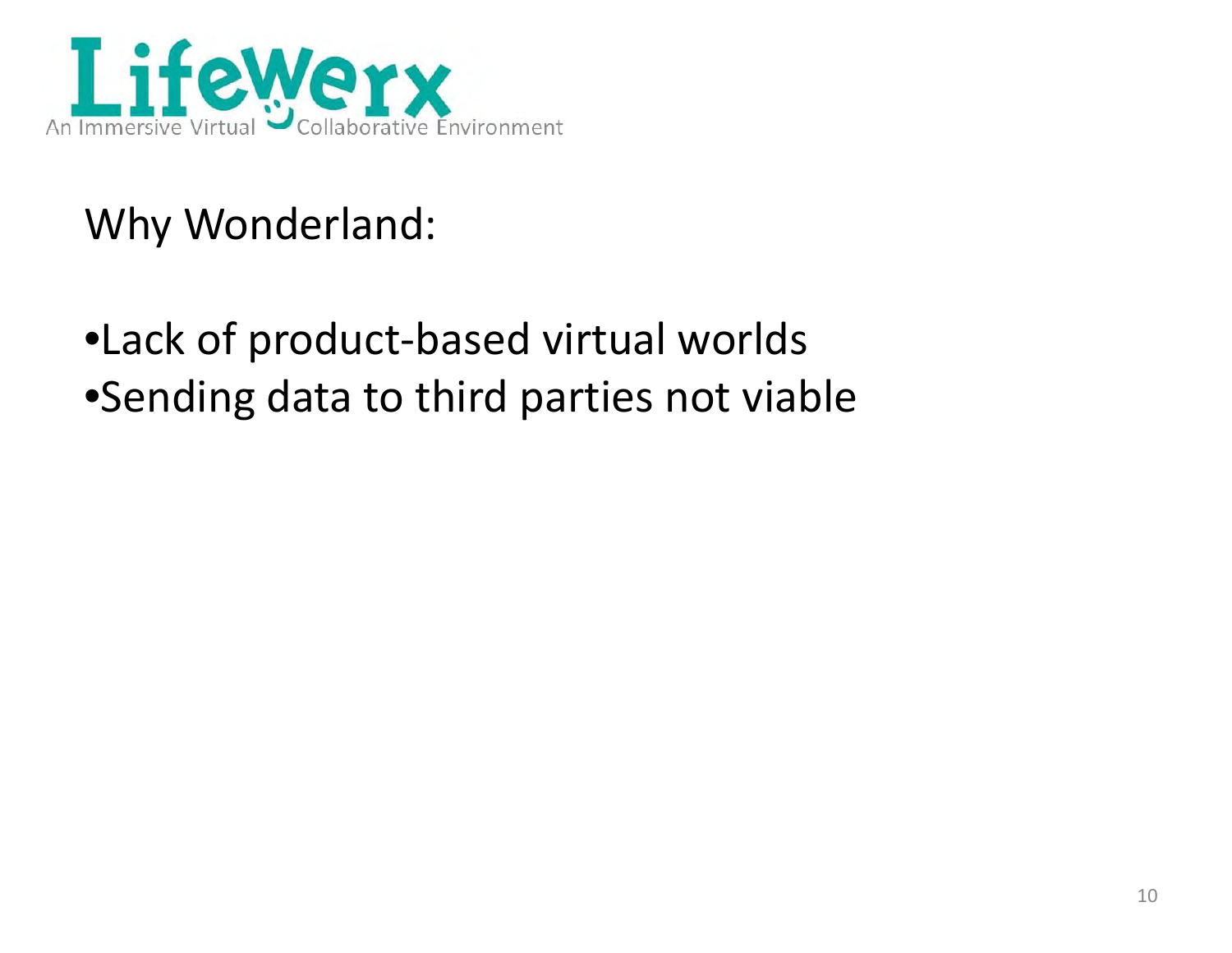

## Early LifeWerx Developments:

- •Wiimote feature
- •Enhanced Avatar Configurator
- •Access Control feature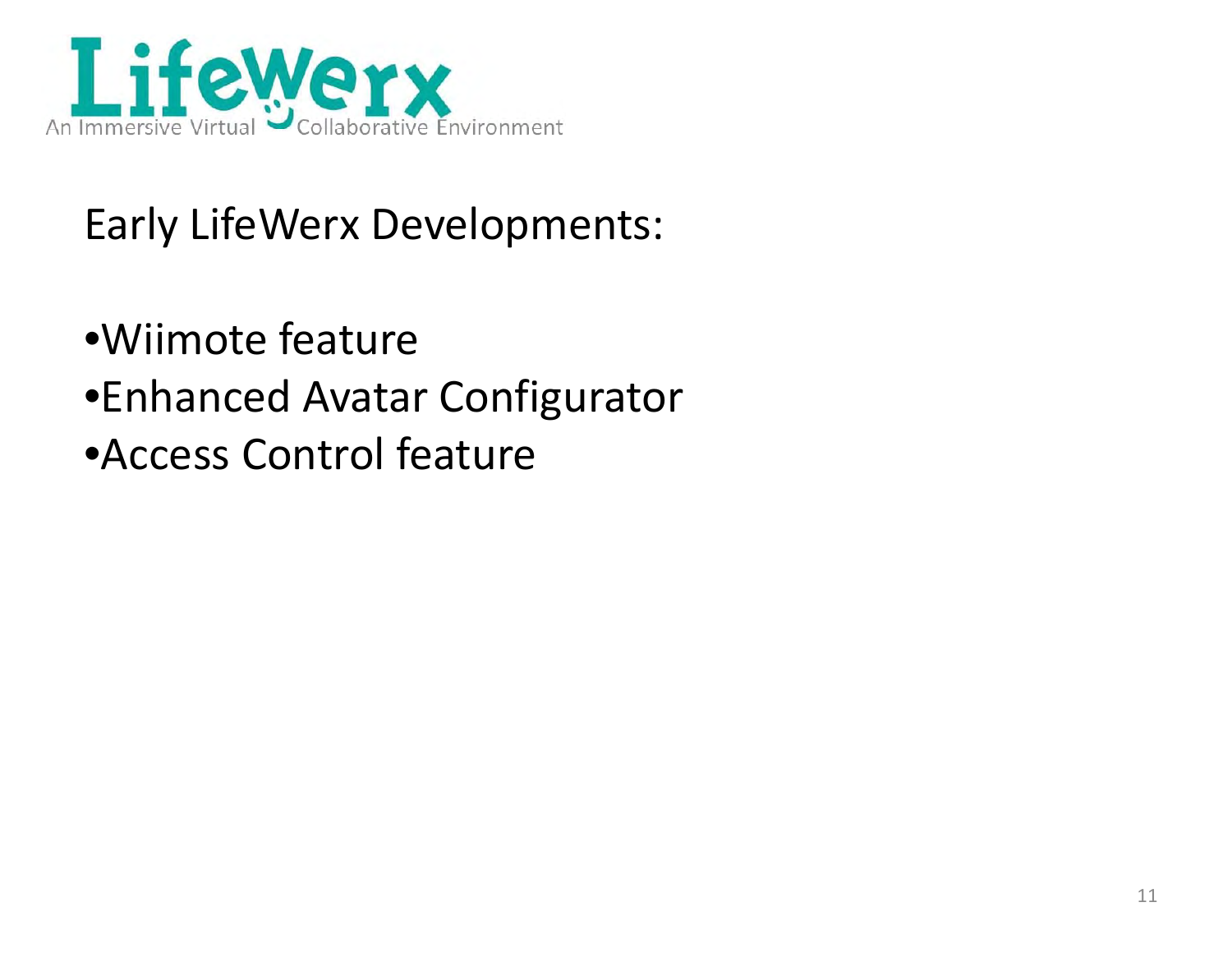

## Enhanced Avatar Configurator:

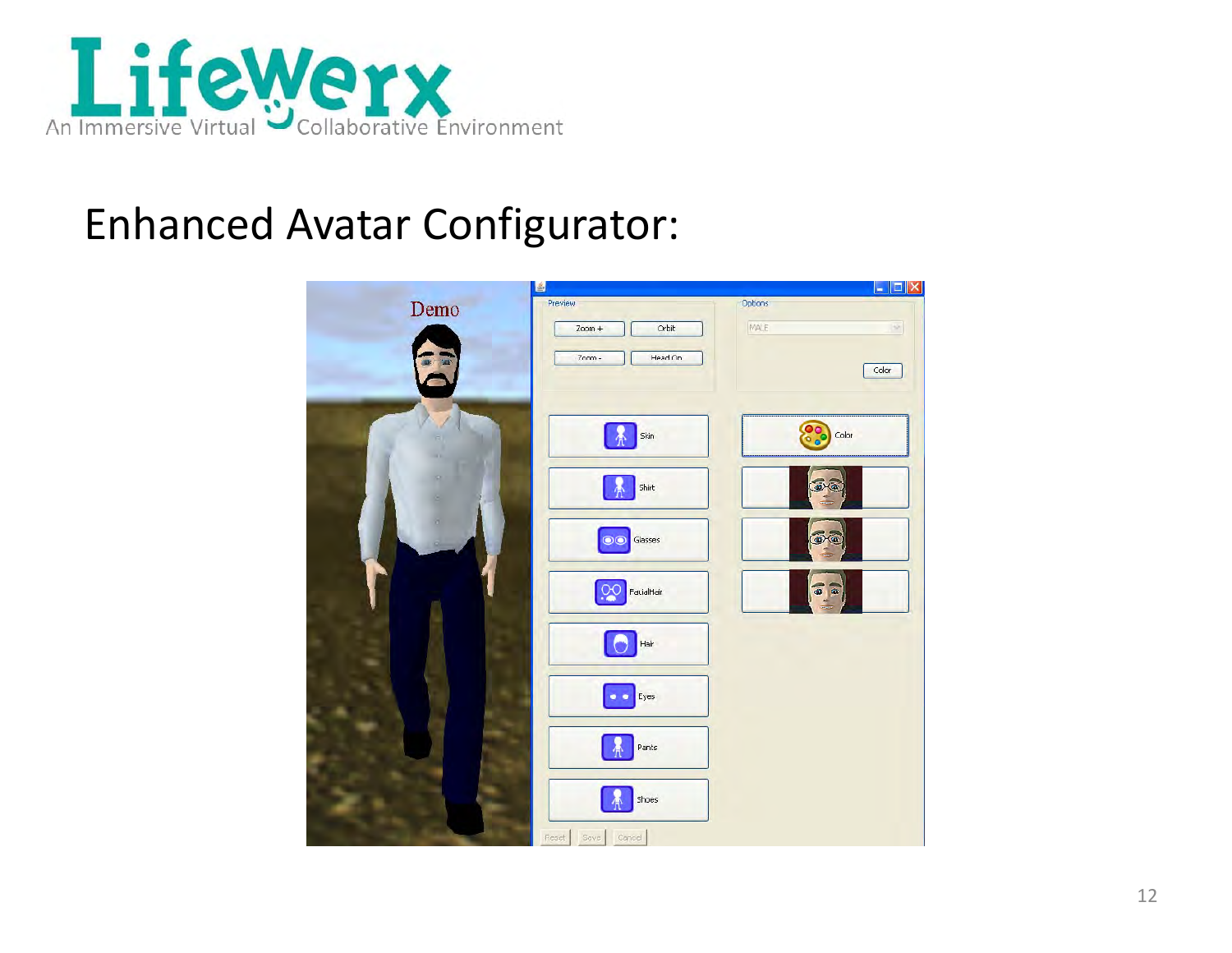

#### Access Control:

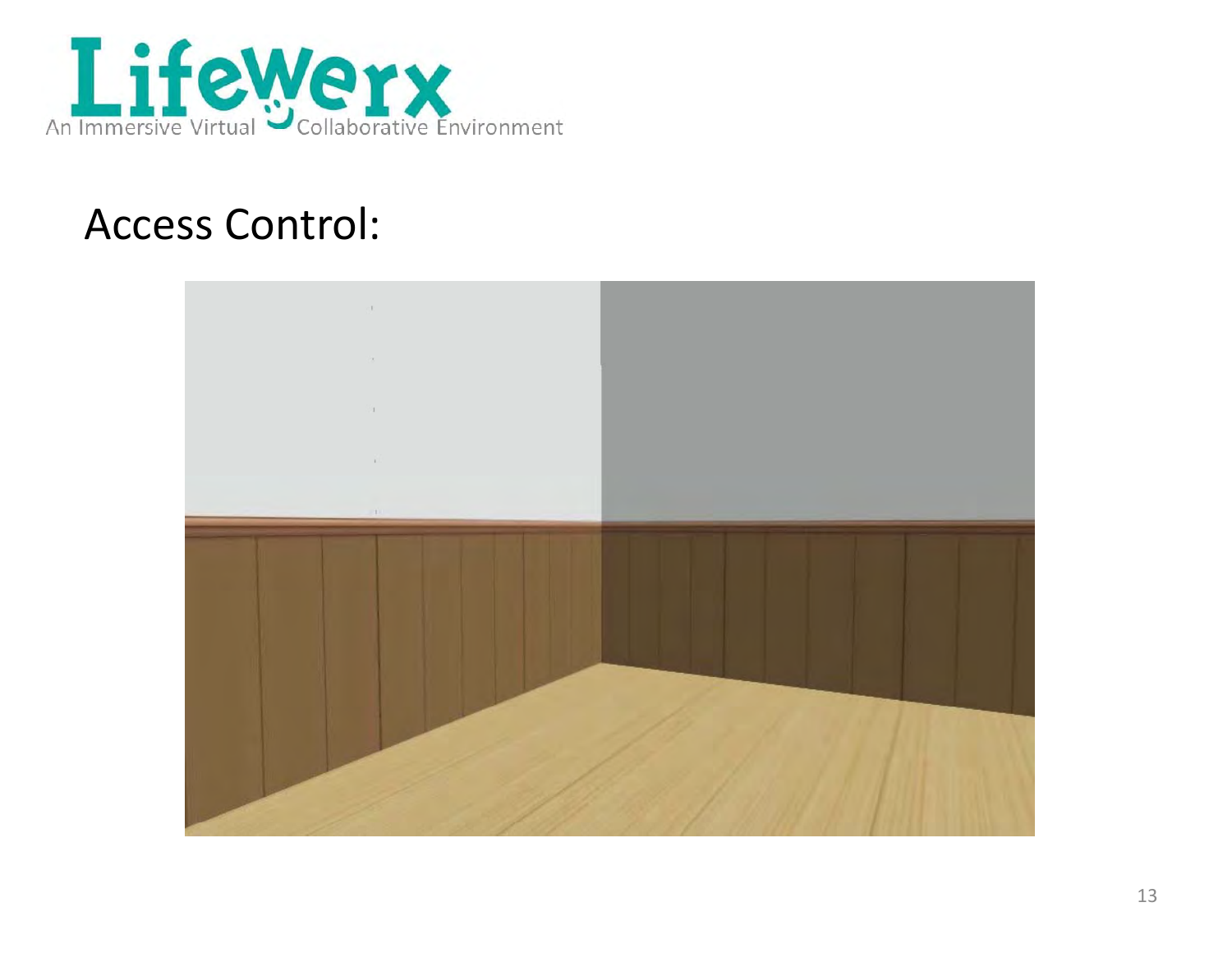

## Some of the changes in 0.5:

- •Java3d -> jMonkeyEngine
- •MTGame multi‐threading engine
- $\bullet$ Automatic deployment control via JNLP / modular builds
- •Web‐based administrative interface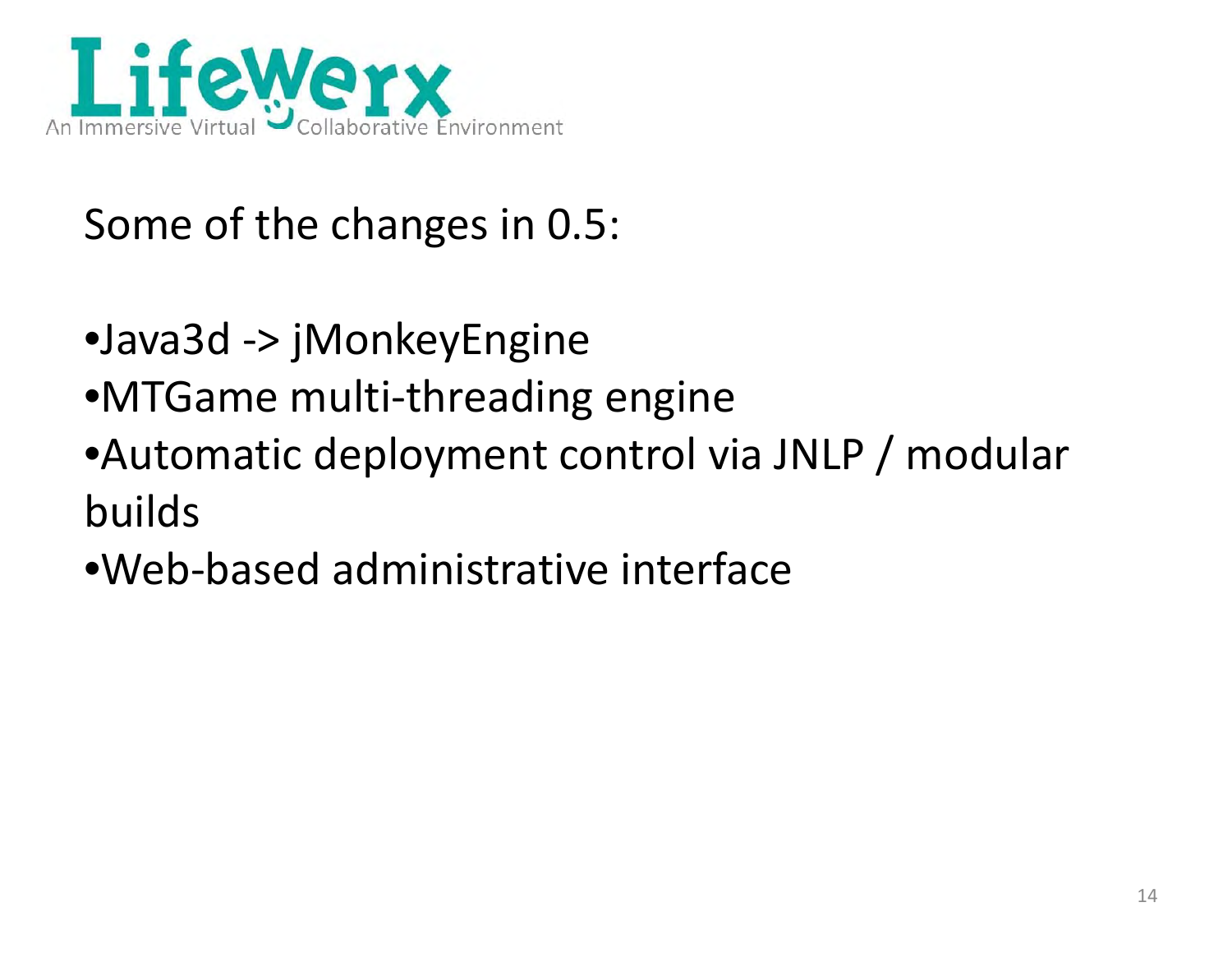

## Some of the changes in 0.5:

•Module system •Ease of administration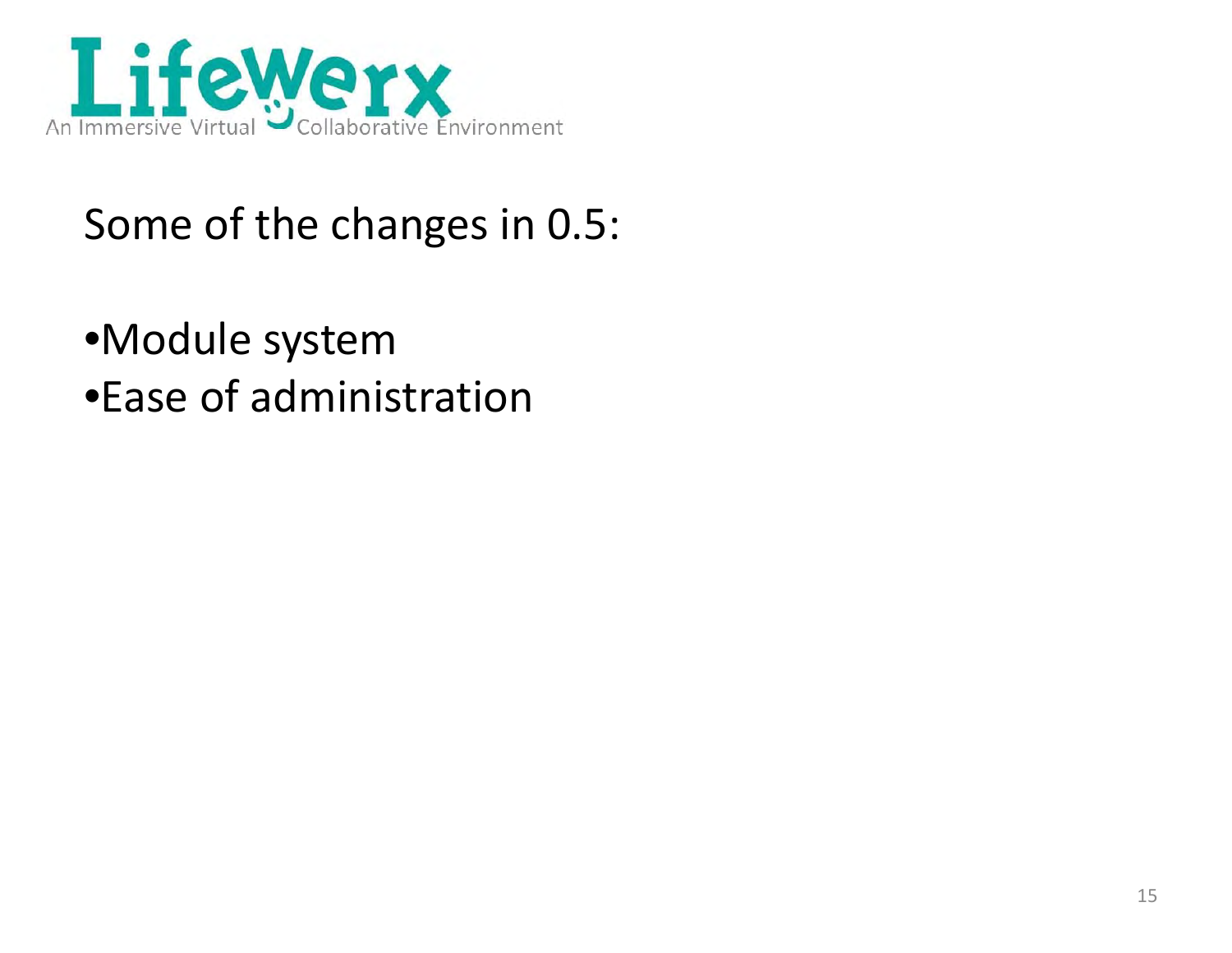

#### Comparison between versions:

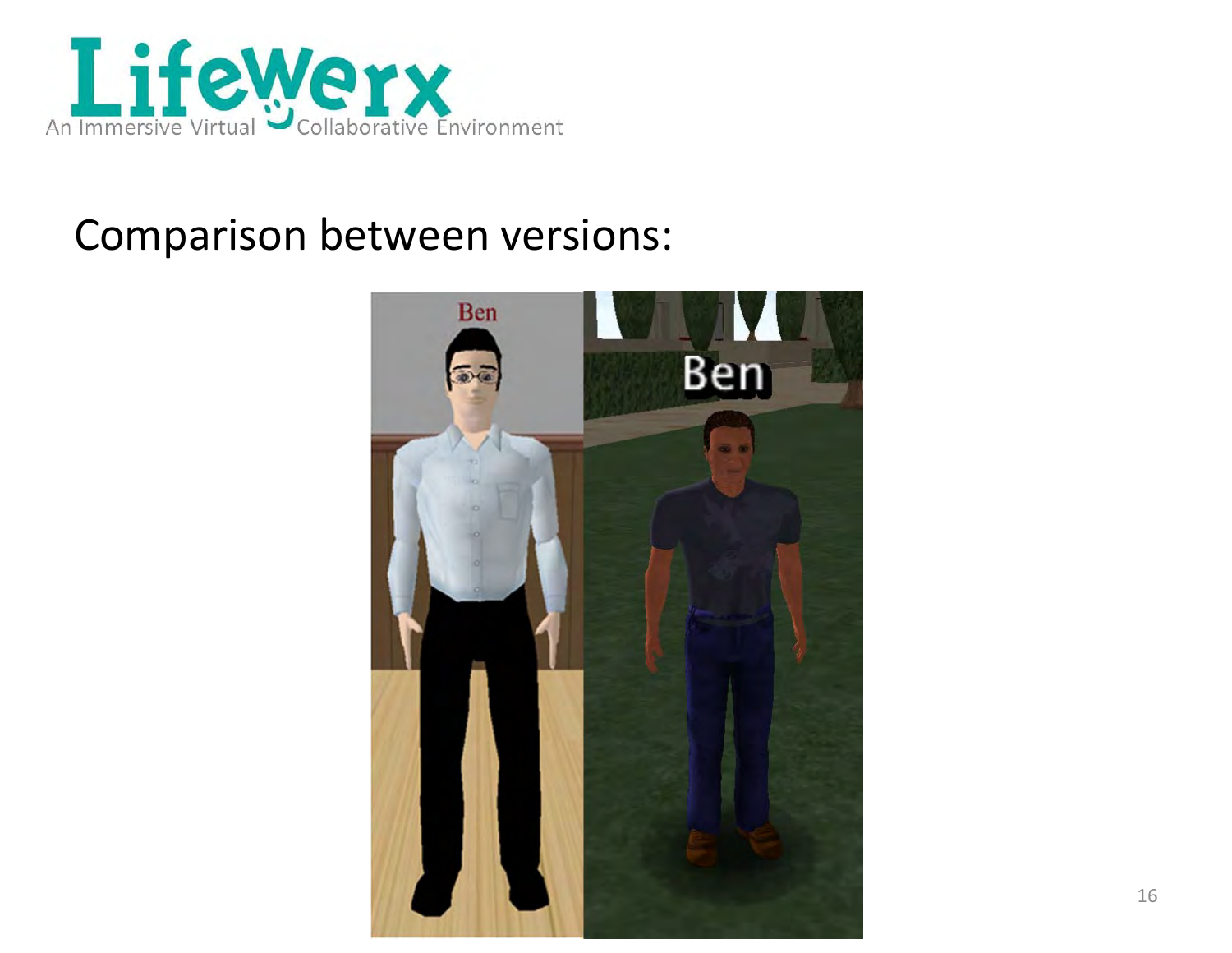

## Features we didn't need to make in 0.5:

•Enhanced avatar customization •Real‐time security module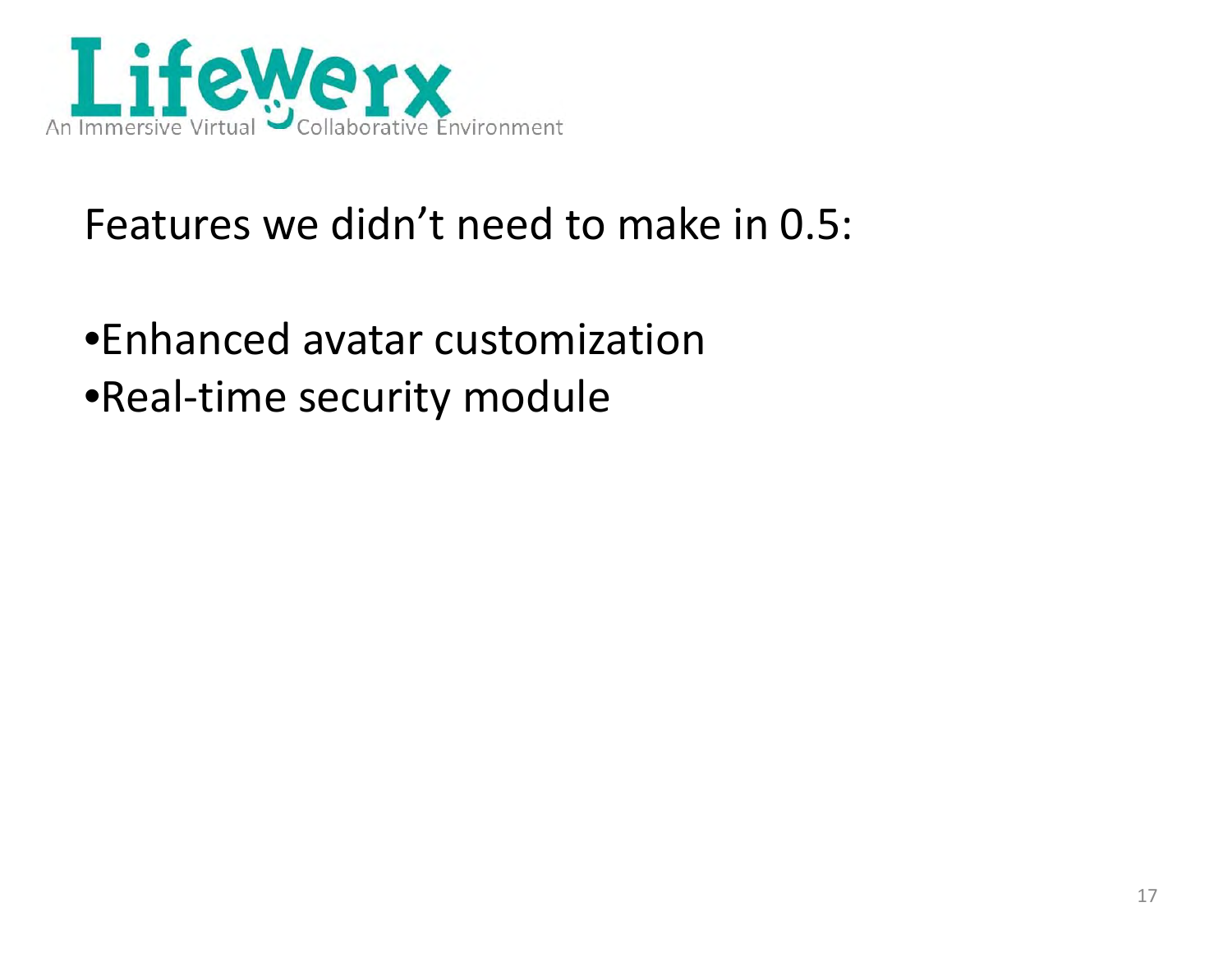

## Desktop Sharing:

- $\bullet$ What is desktop sharing?
- •In 0.4 we built LifeShare, <sup>a</sup> standalone program to allow for desktop sharing
- •Complex system involving VNC server, VNC‐>RDP bridge (via xrdp ported to Windows) and RDP clients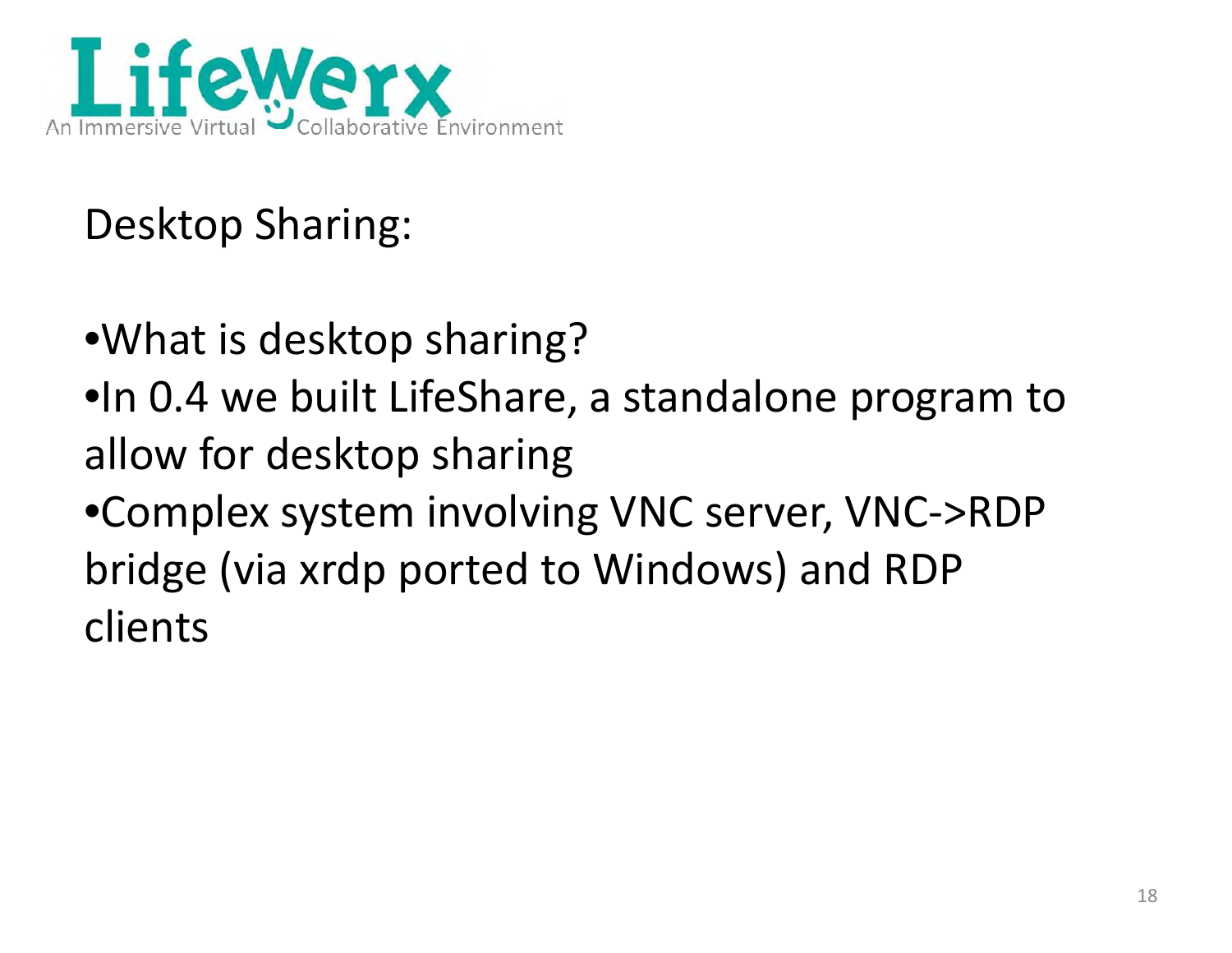

#### Architecture:

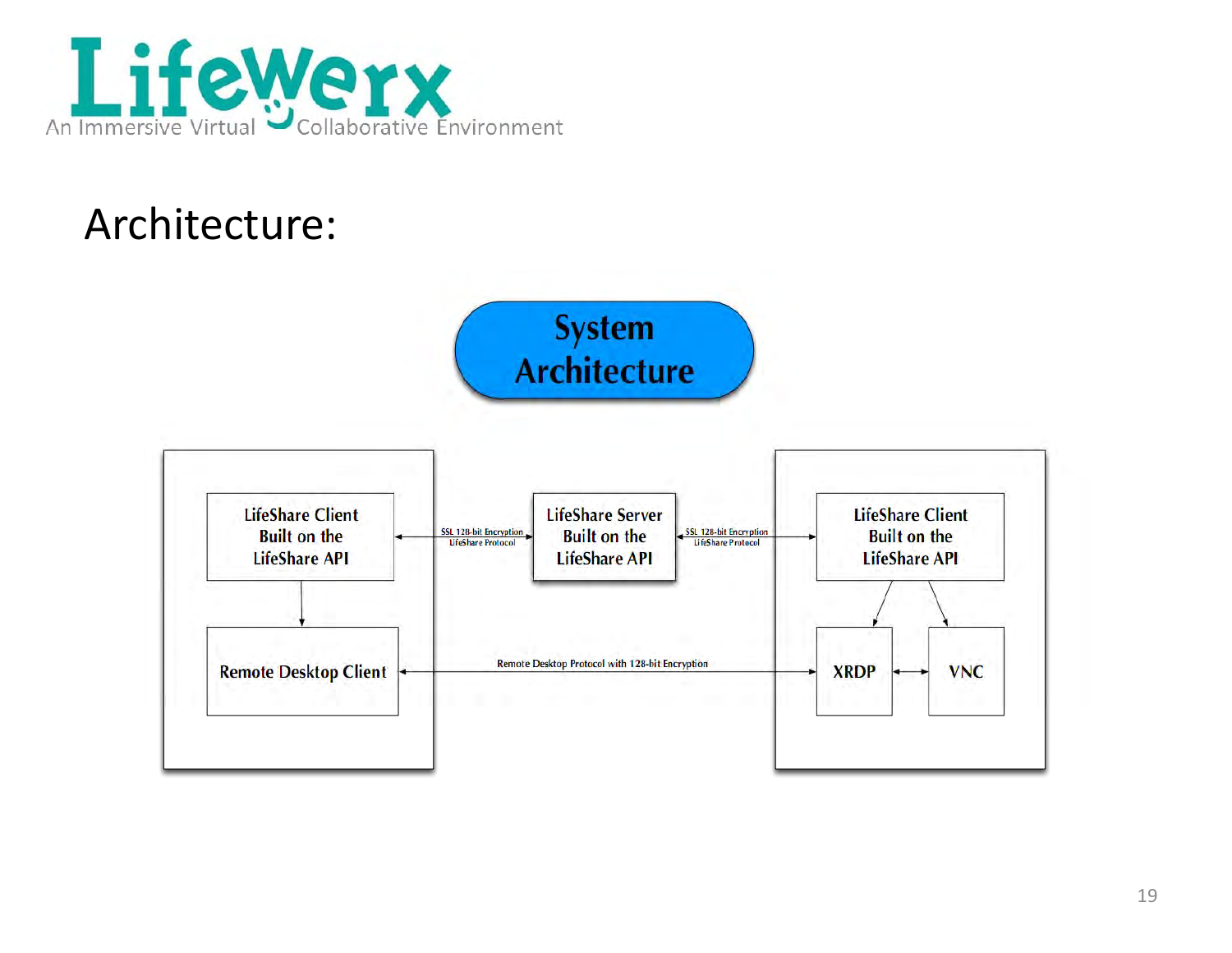

## LifeShare Issues:

•Maintenance was difficult •Integration challenges •0.5 offered a clean slate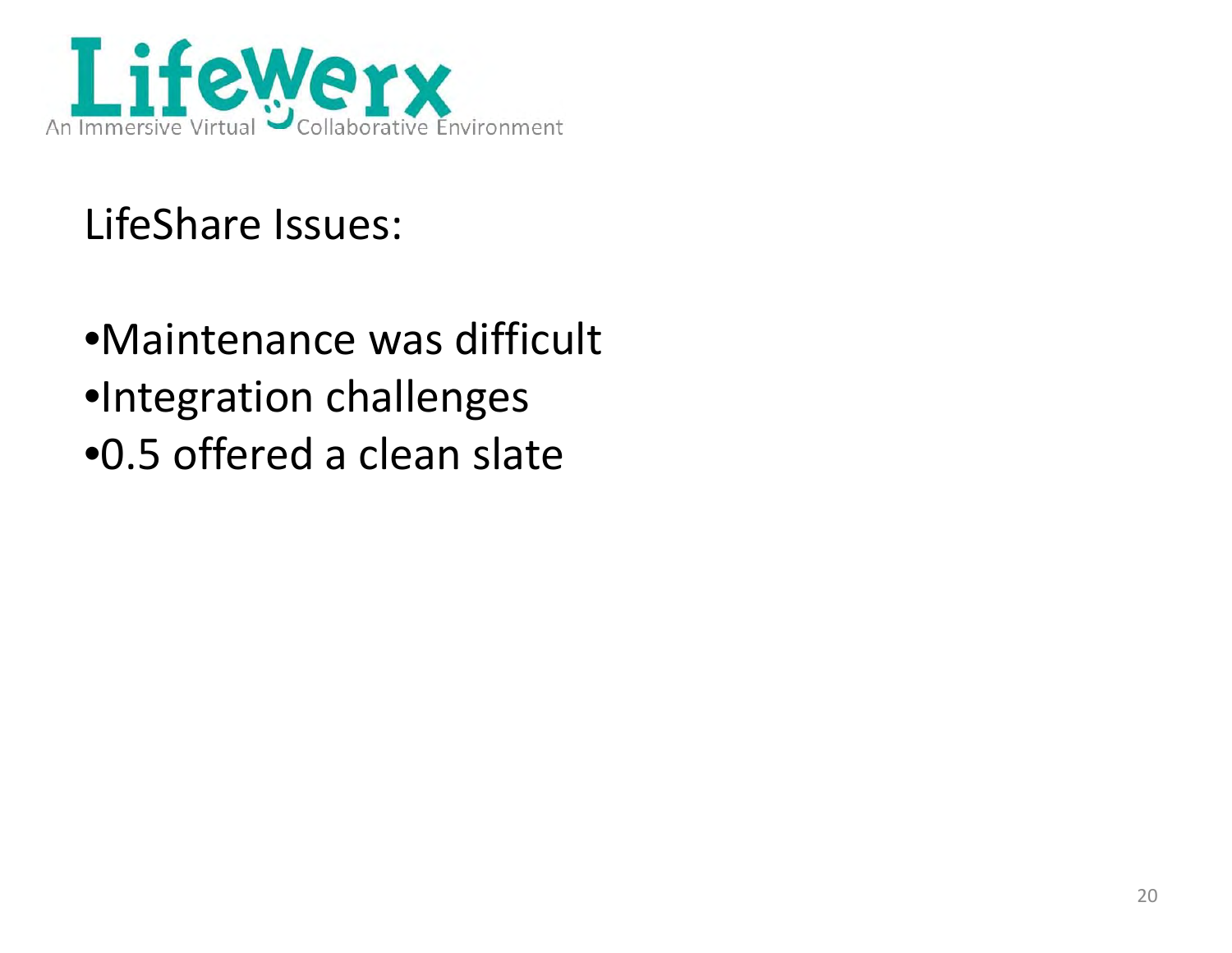

## The new LifeShare:

- •Embedded VNC server
- •Built‐in proxies for security
- •Wonderland's Sun Application Server
- •Custom plug‐in to handle communication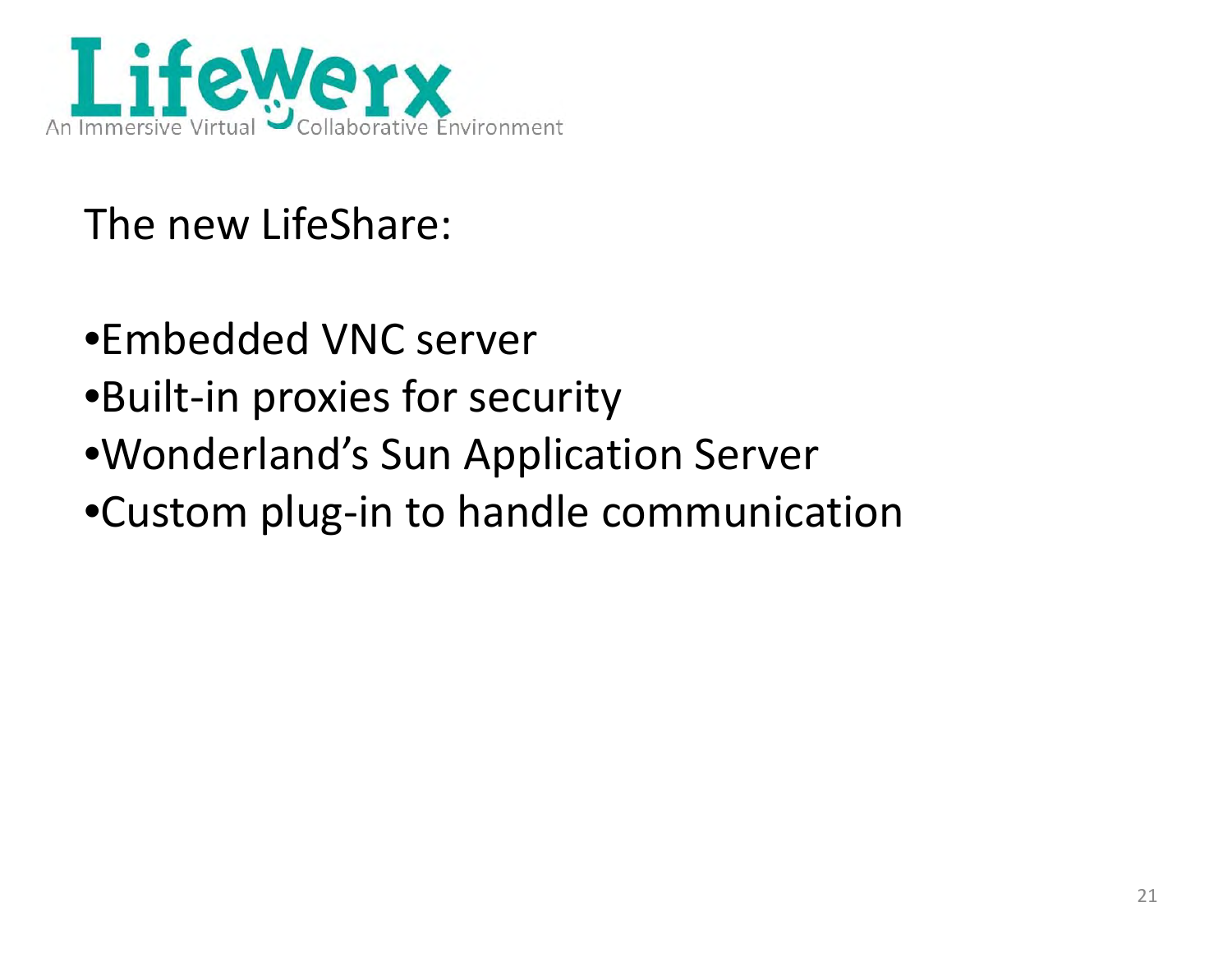

## Architecture Dia gram:

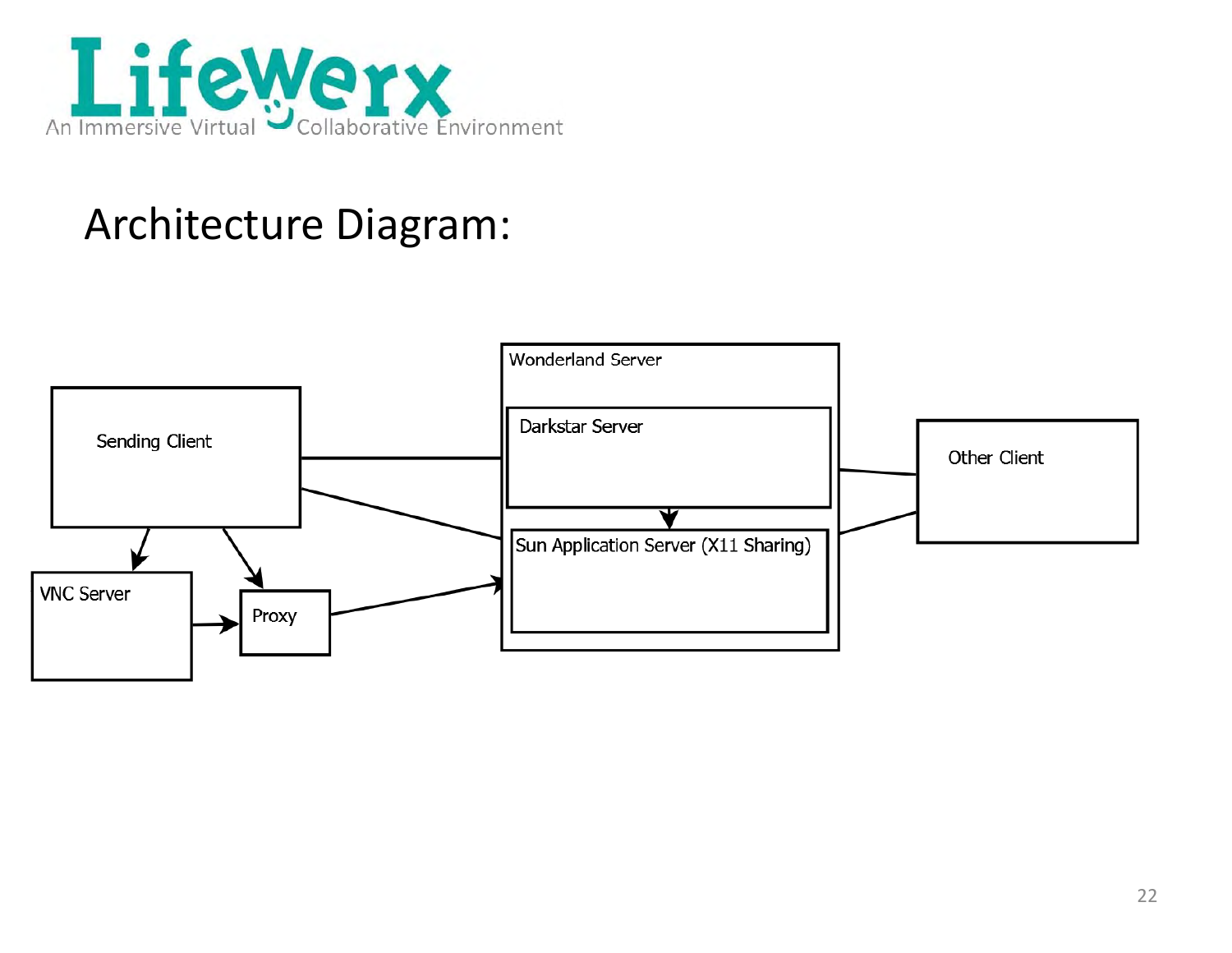

#### LifeShare:

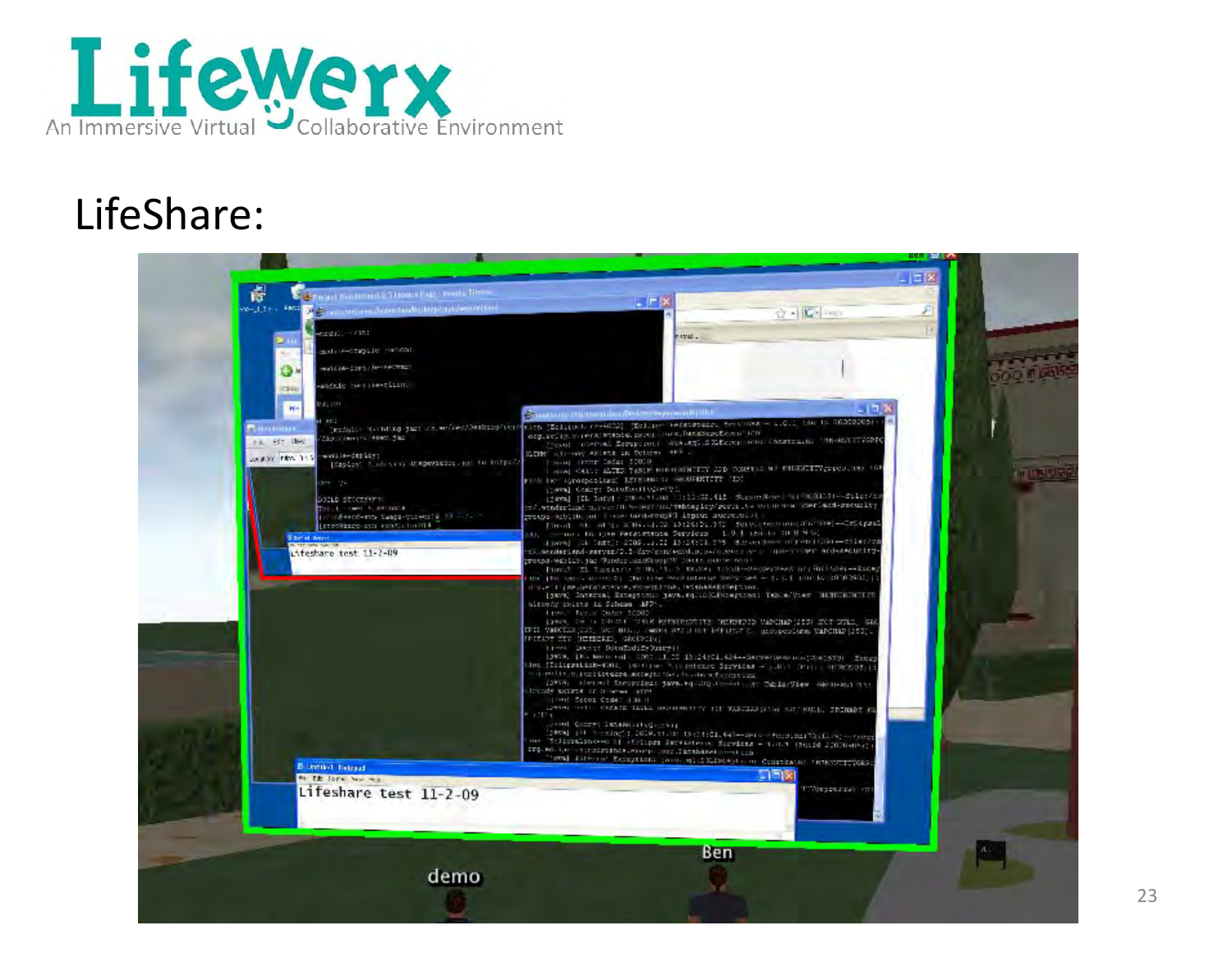

## Recent Developments:

•Integrated VNC hooks •Integrated SSH tunneling •Stress testing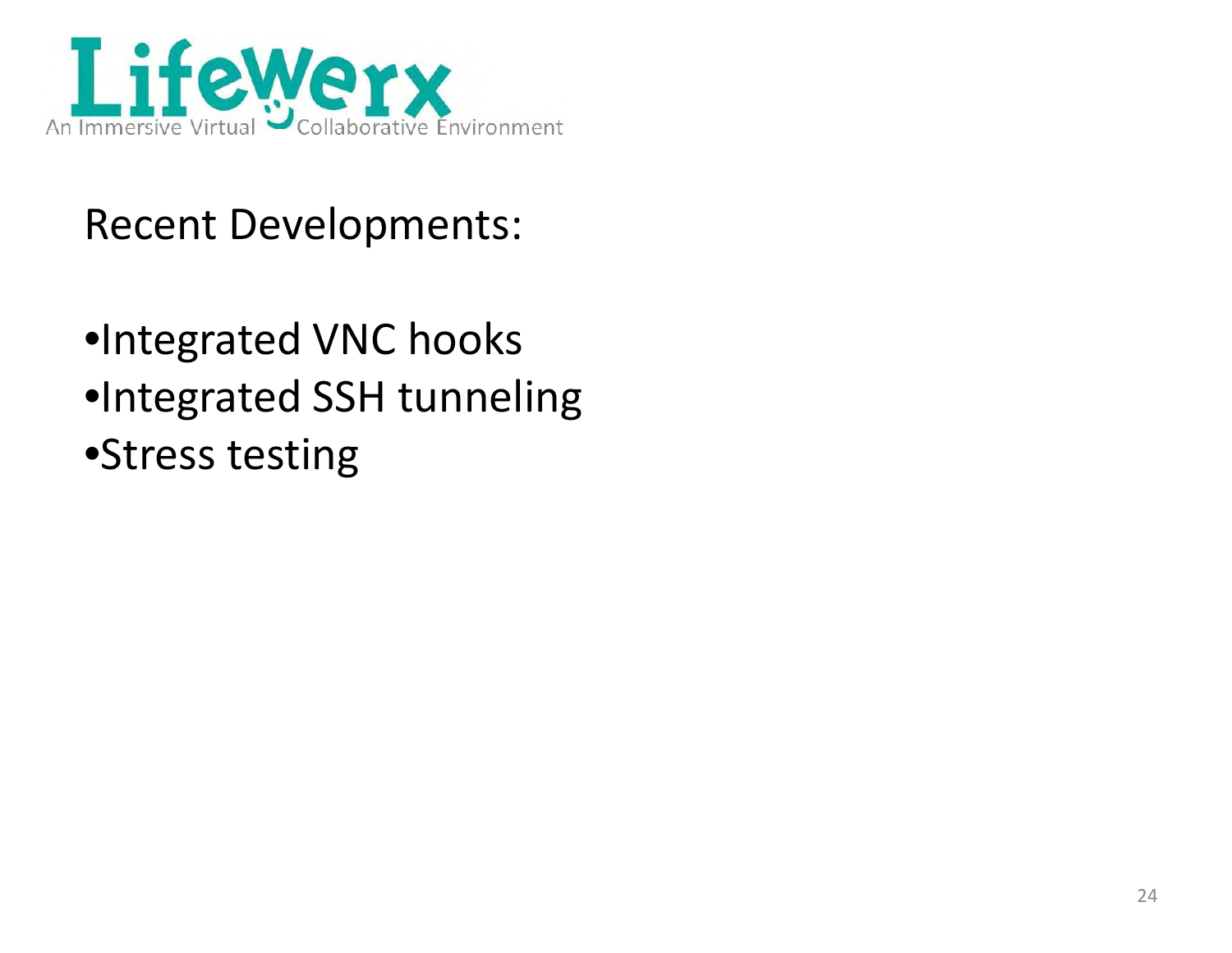

## Stress testing: